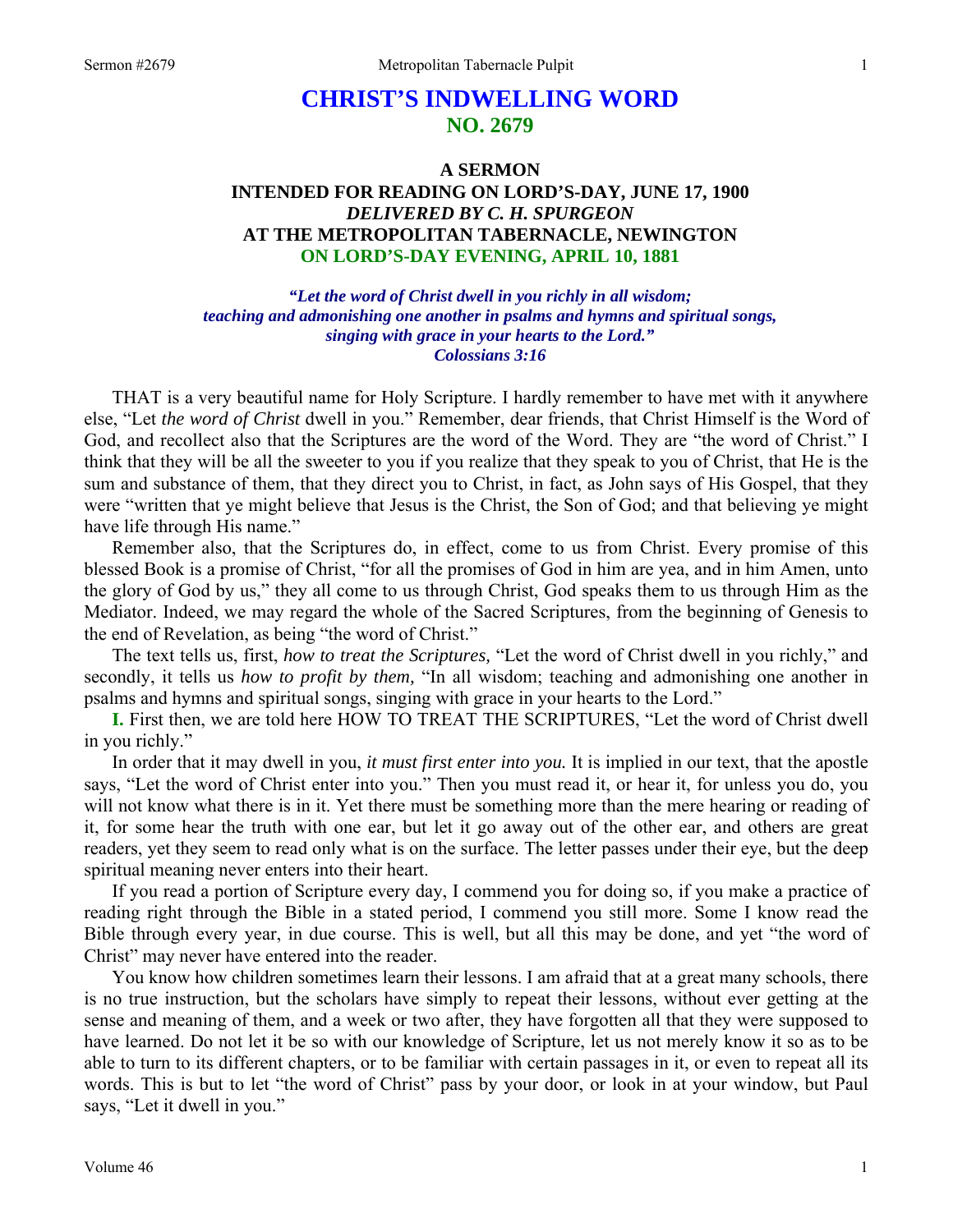So I say again that, in order that it may dwell in you, it must first enter into you. You must really know the spiritual meaning of it, you must believe it, live upon it, drink it in, you must let it soak into your innermost being as the dew saturated the fleece of Gideon. It is not enough to have a Bible on the shelf, it is infinitely better to have its truths stored up within your soul. It is a good thing to carry your Testament in your pocket, it is far better to carry its message in your heart. But mind that you let it get right into you.

How differently some people read the Bible from the way in which they read any other book! I have seen a young woman sitting down, on board a steamboat, completely absorbed in a very suspicious looking book. I have passed behind her, and passed before her, but she has not taken the slightest notice of me. Presently, I saw a tear brushed away from her eye, I knew that she was not reading the Bible, and it was my firm conviction that she was reading a novel.

I have often noticed how such people let the novels get right into them, trash as they generally are, but when the most of people do read the Bible, they appear to be anxious to get the unpleasant task finished and put away. In some cases, they seem to think that they have performed a very proper action, but they have not been in the least affected by it, moved by it, stirred by it. Yet, if there is any book that can thrill the soul, it is the Bible. If we read it aright, we shall, as it were, lay our fingers among its wondrous harp strings, and bring out from them matchless music such as no other instrument in the world could ever produce.

There is no book so fitted or so suited to us as the Bible is. There is no book that knows us so well, there is no book that is so much at home with us, there is no book that has so much power over us, if we will but give ourselves up to it, yet often, we only let it look in at our window, or knock at our door, instead of inviting it to enter our very heart and soul, and therefore we miss its power.

Then, when it once gets into you, *let it remain there.* A person could not be said to dwell in a house even though he should enter into the most private part of it, if he only passed through it, and went away. A man who dwells in a house abides, resides, remains, continues there. Oh, to have "the word of Christ" always dwelling inside of us—in the memory, never forgotten; in the heart, always loved; in the understanding, really grasped; with all the powers and passions of the mind fully submitted to its control!

I love those dear Christian people who do not need to refer to the printed page when you speak to them about the things of God, for they have the truth in their hearts. They have a springing well within their souls at all times, and they have only to hear a Scriptural theme started, and straightway they begin to speak of the things which they have looked upon, and their hands have handled, of the Word of life, because it dwells in them.

What is the good of merely external religion? I heard of some people who met together to pray about a certain matter, but they could not pray because the Bishop had not sent the form of prayer which they were to use on that occasion. I think that, if they were believers in the Lord Jesus Christ, they might have managed to speak to God without the necessity of having a written or printed form to guide them.

Yet there are many who fancy they cannot offer a proper prayer unless they have it in a book, and they cannot talk about the things of God, or they can say but very little about them, because they have not "the word of Christ" dwelling within them. O dear friends, let it be always in you, from morning to night, abiding as a constant visitor within your spirit—nay, not merely as a visitor, let it dwell with you—

#### *"No more a stranger or a guest, But like a child at home."*

Further, "let the word of Christ dwell in you" *so as to occupy your whole being.* If it dwells within you, let it take such entire possession of your being that it shall fill you. To push the truth of Christ up into a corner of your nature—to fill the major part of your being with other knowledge and other thought—is a poor way to treat "the word of Christ." It deserves the fullest attention of the best faculties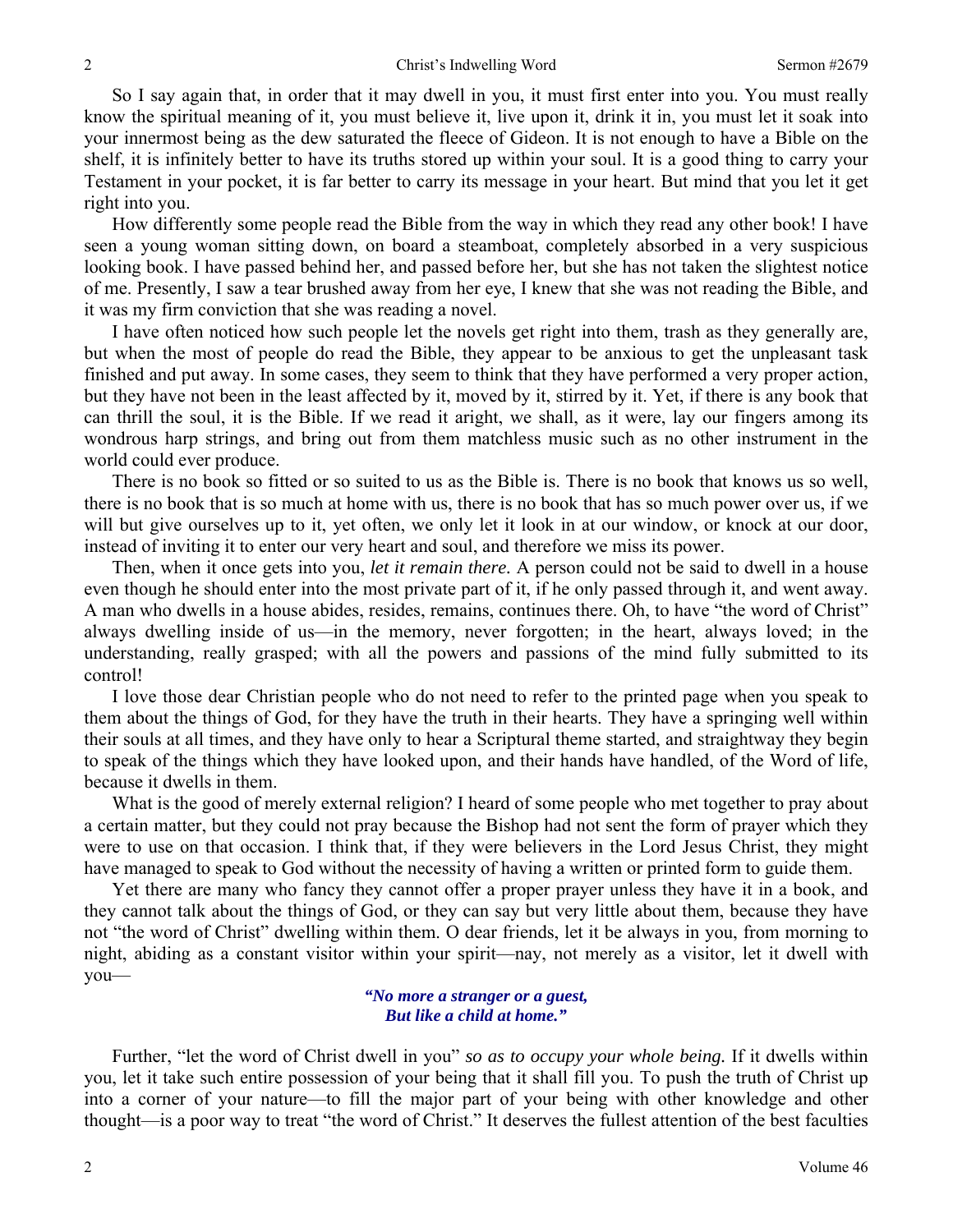that any man possesses. The truth revealed by the Holy Ghost is so sublime that its poetry outsoars the eagle wings even of a Milton. It is a deep so profound that the plumb line of Sir Isaac Newton could never find the bottom of it. The greatest minds have been delighted to yield their highest faculties to its wondrous truths.

Dear young friends, you who have only lately put on Christ, I beseech you not to let other books stand on the front shelf, and the Bible lie behind. Do not, for the most part, read those other books, and only read small portions of Scripture now and then, let it always have the chief place. The most excellent of all sciences is the science of Christ crucified, and the Bible is the textbook for all who would learn it.

If other forms of knowledge are useful, they are like the planets, but the knowledge of God as revealed in Christ Jesus is as the sun. Let this always be the center of your system of knowledge, and let all the rest that you know move in subordination and subjection to that first and best form of knowledge. If I may know myself, and know my Savior—if I may know my sin, and the atonement by which it is put away—if I may know my way through this life, and my way into the eternal life above, I will be content if I know but little else.

Fain would I intermeddle with all knowledge, and though "much study is a weariness of the flesh," yet would I find a pleasure in such weariness, if I only knew even as much as Solomon knew. But it would be vanity of vanities, and altogether vanity, if you and I were as wise as Solomon, and yet did not know the truth of God. Therefore, "let the word of Christ dwell in you" so as to occupy the whole of your being, let it be the resident, the occupant, the master and ruler of your entire nature.

Once more. "Let the word of Christ dwell in you," that is, *let it be your most familiar friend.* We know the people who live in our home, but we do not really know other people. When someone asked Mr. Whitefield, "What do you think of Mr. So-and-so's character?" He answered, "I cannot say, for I never lived with him." Ah! that is the true test, it is living with people that lets you know what they are.

In like manner, if you will live with "the word of Christ," especially if you will let it dwell in you, and abide with you as a constant friend, you will get to know it better, and the better you know it, the more you will love it.

Ninety-nine times out of a hundred, if you meet with a man who finds fault with the Bible, you may be certain that he never read it. If he would but read it in the right spirit, he would be of another opinion. And if you find a professing Christian indifferent to his Bible, you may be sure that the very dust upon its cover will rise up in judgment against him. The Bible reader is ever the Bible lover, and the Bible searcher is the man who searches it more and more.

Various pursuits have a measure of fascination about them, but the study of God's Word is fascinating to the highest degree. Jerome said, when he was pondering a certain text, "I adore the infinity of Holy Scripture," I have often felt that I could say the same. The Bible is a book that has no bounds to it. Its thoughts are not as men's thoughts, a multitude of which may go to make up half an ounce, but any one of the thoughts of God can outweigh all the thoughts of men. This Book is not a book of pence, or a book of silver, or e'en a book of gold, but a book whose every leaf is of untold value. He shall be enriched indeed who lets "the word of Christ" richly dwell in him.

My dear friends, I should like you so to read the Bible that everybody in the Bible should seem to be a friend of yours. I should like you to feel as if you had talked with Abraham, and conversed with David. I can truly say that there is hardly anybody in the world that I know so well as I know David. In making *The Treasury of David,* I have labored, year after year, in that rich field of inspiration, the book of Psalms, till I do assure you that David and I are quite familiar friends, and I think I know more about him than about any man I ever saw in my life, I seem to know the ins and outs of his constitution and experience, his grievous faults and the graces of his spirit.

I want you to be on just such intimate terms with somebody or other in the Bible—John, if you like, or Mary. Sit at Jesus' feet with her. Or Martha, it will not hurt you to make the acquaintance of Martha, and do a great deal of serving, though I do not want you to get cumbered with it. But do find your choicest friends in the Scripture. Take the whole company of Bible saints home to your heart, let them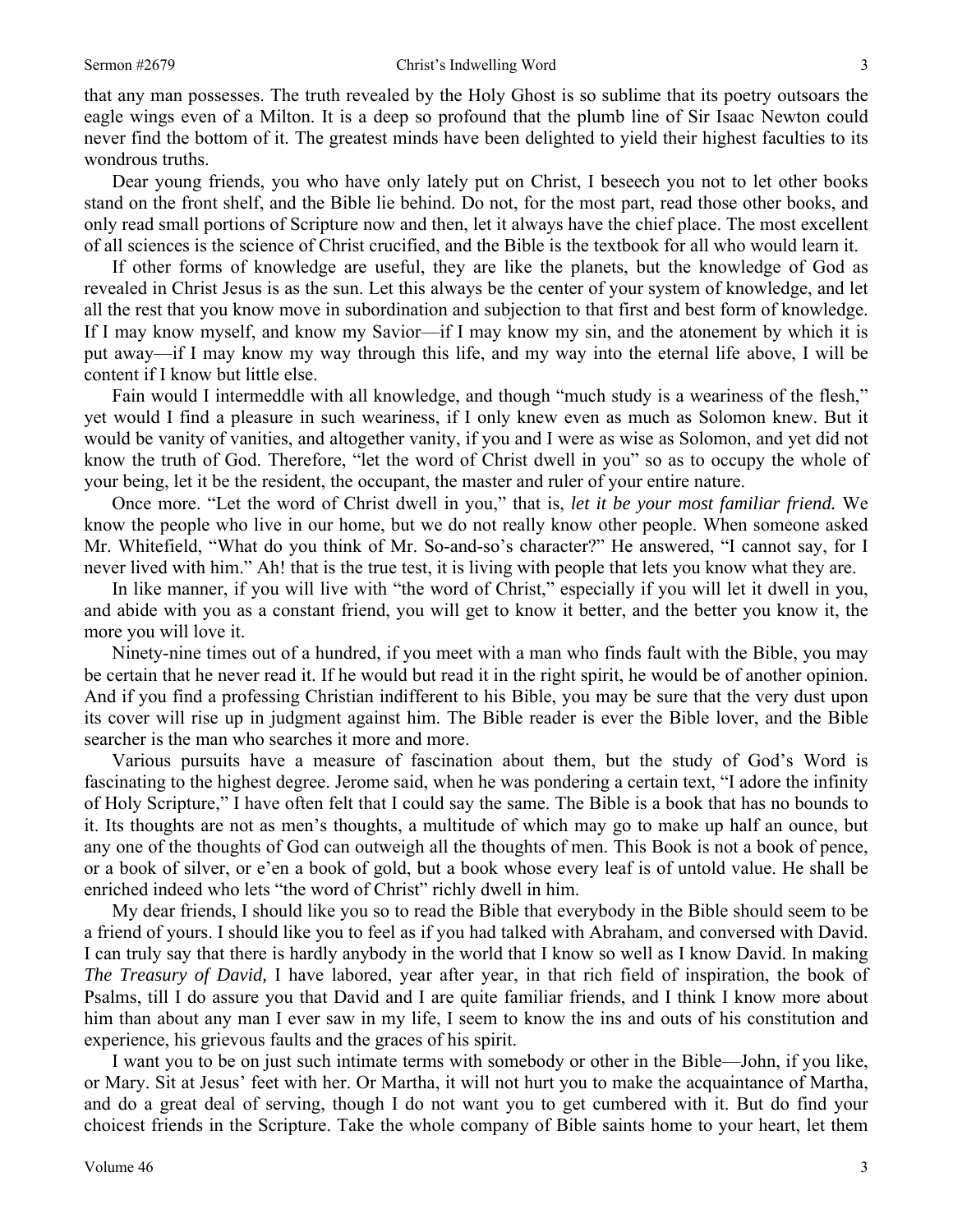live inside your soul. Let old Noah come in with his ark if he likes, and let Daniel come in with his lions' den if he pleases, and all the rest of the godly men and women of the olden time, take them all into your very nature, and be on familiar terms with them, but most of all, be specially intimate with Him of whom they all speak, namely, Jesus Christ your blessed Lord and Master.

As for the doctrines revealed in the Bible, you should have them at your fingertips. The great truths of the Word of God should be as familiar to you as a scholar makes his much loved classics to be, or as the mathematician makes his *plus* and *minus,* his *a* and his *x*, familiar to him from hour to hour. So should you prize "the word of Christ;" "let it dwell in you richly in all wisdom."

**II.** But now, secondly, I am to tell you HOW TO PROFIT BY THE WORD OF CHRIST, if we once get it to dwell in us.

First, *seek to profit by it yourself,* "Let the word of Christ dwell in you richly in all wisdom." Let it make you wise. The man who studies his Bible well will become a wise man. If God the Holy Ghost teaches him, I believe that he will become a wise man even in something more than a spiritual sense.

Every Scotch child used to be taught the book of Proverbs, it was one of the class books of Scotch schools, and I have heard it said that this particular form of instruction has largely helped to make our Scotch friends so sharp and cute, and I should not wonder if that is the case. They certainly are as wise a race of people as we are likely to meet with.

I wish our Irish friends also would study the book of Proverbs. If it would make them as cool as it has made our Scotch friends, it might improve them without taking away any of their natural humor and warmth of heart. I wish that English people also would read more of the Bible. I can truly say that, when I have met with men in whom "the word of Christ" has dwelt richly, I have often found them very shrewd even about commonplace things.

I recollect a man, in a certain workshop, making a great many very rude remarks, and at last he was silenced by one of the workmen who said to him, "I think, sir, you are referred to in the twentieth chapter of Proverbs." He did not explain his meaning, but the man who was thus addressed went home, and when he looked up the chapter, he found these words in the third verse, "Every fool will be meddling." It was an admirable rebuke for him, and all the better because he had an hour or two before he knew exactly what it was, and when he reached his home, and was at leisure to think he could look up the passage, and see how appropriate it was to his case.

If you will take the Word of God for your guide, even in domestic and business matters, you will often manifest a shrewdness which, perhaps, may not be natural to you, but which will come to you through "the word of Christ" dwelling in you richly in all wisdom. That, however, is only a small part of the profit which it will bring to you.

Do you want wisdom with which to master yourself? "Let the word of Christ dwell in you richly." Do you need something to cheer a naturally sinking spirit? "Let the word of Christ dwell in you richly." Do you wish for that which will calm an angry mind, a temper all too apt to be suddenly excited? "Let the word of Christ dwell in you richly." Are you in a calling where you are sorely tempted, and do you long to know how to be kept from falling into sin? "Let the word of Christ dwell in you richly." Is your position a very difficult one? Are you scarcely able to balance the claims of different relationships? "Let the word of Christ dwell in you richly."

Are you expecting to have a time of intense strain and trial such as you have never experienced before? Prepare yourself for it by letting "the word of Christ dwell in you richly." It shall give you all manner of wisdom by which you shall be able to baffle even the subtlety of the old serpent himself.

We used to have, in many of our churches, a number of solid, substantial men—"men that had understanding of the times, to know what Israel ought to do," and an equal proportion of deeply taught, godly matrons, true mothers in Israel. Well, those stalwart Christians were brought up on such spiritual meat as I have been commending to you. They were diligent students of the Word of God, and if we are to have a succession of such men and women, they can only be qualified by going to the University of Scripture, and taking their degree by permitting "the word of Christ" to dwell in them richly.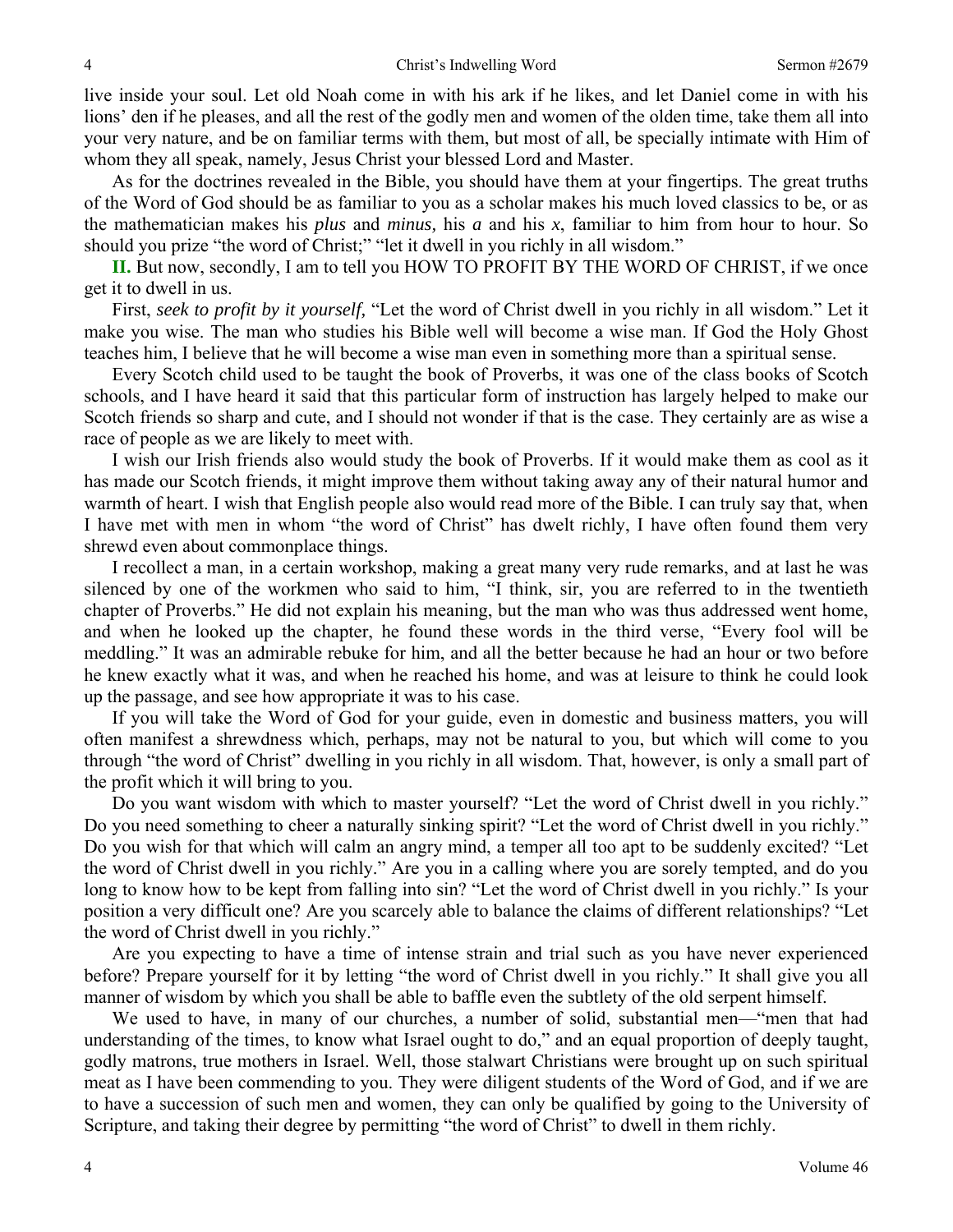The next way of using "the word of Christ" to profit is to *seek to profit others by it,* "Let the word of Christ dwell in you richly in all wisdom; teaching and admonishing one another in psalms and hymns and spiritual songs, singing with grace in your hearts to the Lord." We are to know the truth ourselves so as to be able to teach and admonish one another.

First, we are to seek the profit of our fellows by teaching one another. No one man can ever teach such a vast congregation as I have, so as to give the separate instruction that is needed by each one, this work must be done by the members of the church themselves. "The word of Christ" must dwell in you, and then you must become a Mutual Instruction Society. Every Christian should exercise the office of the pastorate according to his ability and his opportunity.

In such a church as this, every one of the members must look well not only to his own spiritual affairs, but also to the wellbeing of others. What sweet and gracious instructions the older ones among you can give if you tell out your experience! It is very interesting to any of us to hear it, but how helpful it is to the beginners in the divine life!

And if, in addition to relating your experience, you talk of the Scriptures that have been opened up to you—the promises that have been fulfilled to you—the passages in the Bible that have been applied to your heart by the Holy Spirit who inspired them—you will greatly instruct your fellow Christians.

A dear brother in the Lord said to me the other day, "I do not often meet now with those people who talk about the things of God to one another. Even when I meet with Christians, their conversation is generally concerning a meeting or a conference that is going to be held or something that is to be done, but we do not seem to talk much about Jesus Christ Himself, and about experiential truth, and about the sorrows and the joys of God's people." I wish we did talk more of such things. It is well to be busy for the Lord, but it is better still to be in communion with Him. You who are deeply taught in the Scriptures should try to teach others also for their profit.

One way of teaching one another is mentioned in the text, "in psalms and hymns and spiritual songs." A learned divine, a little while ago, discovered that no hymn ought to be sung unless it was distinctly directed and addressed to God, and was intended to be throughout full of praise. Well, we do have some remarkably wise men nowadays—at least, in their own estimation—but it appears that the apostle Paul thought that "psalms and hymns and spiritual songs" were to be used for instruction and admonition as well as for the praises of God.

And to my mind, there is no teaching that is likely to be more useful than that which is accompanied by the right kind of singing. When I am preaching, I often find a verse of a hymn the very best thing I can quote, and I have not the shadow of a doubt that frequently, a verse of sacred poetry has struck a man who has been altogether missed by the rest of the sermon. Think how compactly the truth can be taught by means of "psalms and hymns and spiritual songs," and how likely it is to be remembered when the very measure and rhyme and rhythm help the memory to treasure up the message. I shall never forget what repentance is while I can say—

> *"Repentance is to leave The sins I loved before, And show that I in earnest grieve By doing so no more."*

It is well to have truth put into the form of a verse that the memory may be able to lay hold of it, and to retain it. Do try, dear friends, to get so full of "the word of Christ" in all forms of it, that you may run with it. You know, it cannot come out of you if it is not first in you. If you do not get "the word of Christ" into you, you will not be instructive in your general conversation.

In addition to instruction, there is to be admonition. That is a very difficult thing to administer wisely. I have known a brother try to admonish another, and I have felt that he would have done better if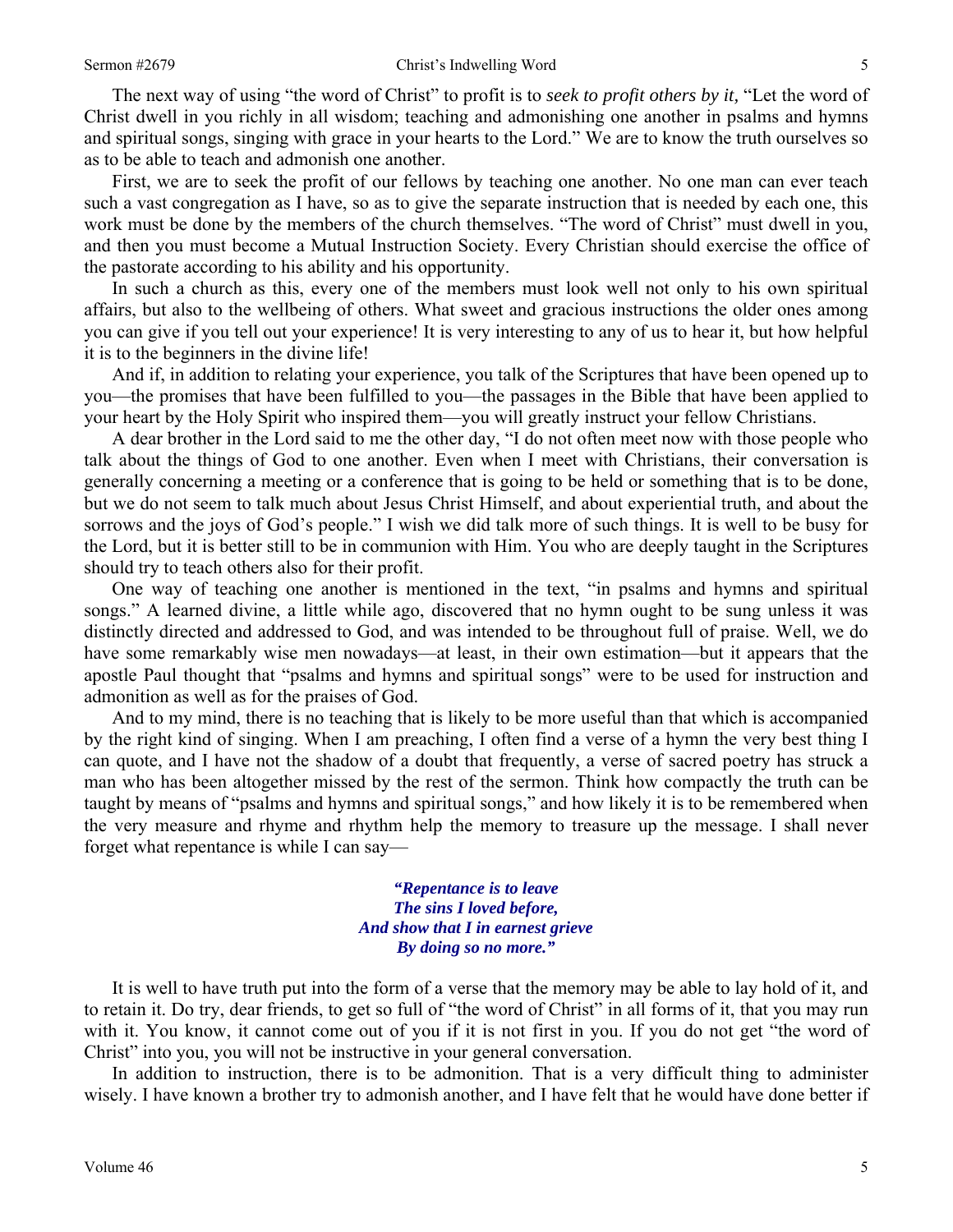he had left the task alone, for he has only caused irritation and resentment, but there is a gracious way of admonishing which cannot be too frequently practiced.

When I first began to preach, I am afraid that I used to say a great many strange things—which of course, I do not do now—but having, on a certain occasion, said something rather striking, and perhaps not quite wise, there was an excellent Christian man who wanted to set me right. He did not come and thrust himself upon me in a very solemn manner, and provoke me to scoff at him, and his reproof also. Neither did he say anything so as to irritate me, but finding my Bible lying about, he stuck a pin into it at the words, "Sound speech, that cannot be condemned; that he that is of the contrary part may be ashamed, having no evil thing to say of you."

When I was at home, I looked at that pin, and I looked at that text, and I said to myself, "Whose house was I in last?" When I recollected, I said, "That is the man who stuck that pin in there, depend upon it." I never felt vexed with him, on the contrary, I was very grateful to him, and I always loved and admired him; and I thought, "Now, if he had spoken to me about what I had said, it is possible that he might have stuck the pin into me where I should not have liked it, but as he only stuck it into my Bible, it did not irritate me." You see also, that I gratefully recollect the rebuke even to this day.

Sometimes the best way to give an admonition will be by singing a psalm or a hymn. The clerks in the old meeting houses, when they used to be allowed to choose the hymns, have often taken away much of the evil effect of an erroneous sermon by their wise selection of the closing verses. Now and then, if you are discreet, you can quote an appropriate verse—as people say, "accidentally for the purpose" and you can bring in a portion of a psalm that shall exactly say for you what you might have said in a blundering way, and the dear brother who has done wrong will accept the rebuke without being enraged by it.

When you attempt to snuff the candle, do not put it out by your clumsiness, but take the golden snuffers—in the form of a verse of a psalm, or a hymn, or a spiritual song—and even while you sing it, you will be administering the admonition and the instruction which it is your duty to give. I wish to put this matter so that it shall be remembered by you, and I want especially to press it home upon you, dear friends, members of this church of more than five thousand souls.

What can we do unless you all look after one another? And how shall we ever get on unless, in addition to preaching, there shall be continual mutual instruction going on, wise and joyful and cheerful, and accepted in a kind, loving, and generous spirit? God fill you with "the word of Christ," that you may thus teach and admonish one another!

But lastly, "the word of Christ," when it dwells in us, is *to profit us in our relation to God Himself,*  for after all, the main objective of our singing—the principal purpose of our teaching and admonishing—must be the glory of God, "Singing with grace in your hearts to the Lord." Oh, may "the word of Christ dwell in you" so richly that you shall bless God from morning to night! May you so overflow with holy thought and sacred knowledge that your whole being shall be a hymn of praise to the Most High, and your entire existence shall be a glorious hallelujah! I do not think that we any of us sufficiently value the divine ordinance of praise, neither do I think that we ever shall till "the word of Christ" has taken full possession of our souls.

You have been upstairs to pray, you say, and you have got no comfort from the exercise. Let me suggest that, the next time you go upstairs, you sing a psalm. "Oh, I have been up and down!" says one, "trying to arouse myself into earnestness of supplication." May I also propose to you that you do not try that method again for a while, but begin to praise God. How many times a day do you praise Him? I think you do get alone to pray, and you would be ashamed if you did not, once, twice, or three or even more times in the day, but how often do you praise God?

Now, you know that you will not pray in heaven, there it will be all praise*.* Then do not neglect that necessary part of your education which is to "begin the music here." Start at once praising the Lord. Many of our doubts and fears would fly away if we praised God more, and many of our trials and troubles would altogether vanish if we began to sing of our mercies. Oftentimes, depression of spirit that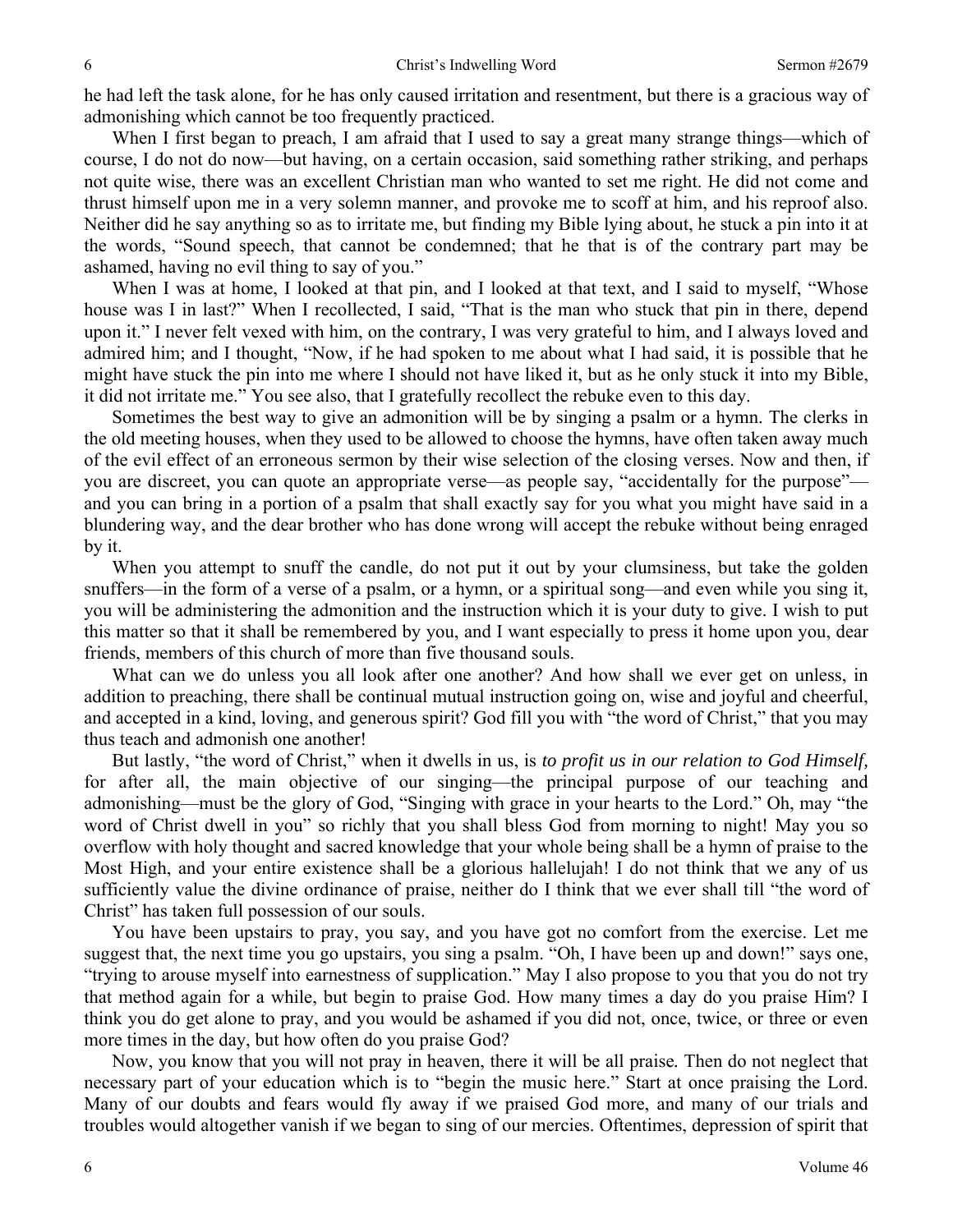will not yield to a whole night of wrestling, would yield to ten minutes of thanksgiving before God. Praying is the stalk of the wheat, but praise is the very ear of it. Praying is the leaf of the rose, but praise is the rose itself, redolent with the richest perfume.

Praise God, then, "in psalms and hymns and spiritual songs," and if you say you do not know how to do it, then "let the word of Christ dwell in you richly." It is a praise begetting thing. Out of every book of Scripture will stream praises unto JEHOVAH. Out of every promise will spring a sonnet. Out of every divine truth, enjoyed and lived upon, will rise a spiritual song. The whole revelation of God is the condensed essence of praise, you have only to give it a fitting opportunity by setting it simmering on the fire of a grateful heart, and you shall find a sweet cloud of holy incense rising from it acceptable to the Most High.

Therefore, beloved, be much with your Bibles, and let your Bibles be much with you, for your own profit, for the profit of others, and for the glory of God. So be it, for Christ's sake! Amen.

#### **EXPOSITION BY C. H. SPURGEON**

#### *COLOSSIANS 3:1-17*

**Verse 1***. If ye then be risen with Christ, seek those things which are above, where Christ sitteth on the right hand of God.* 

Your Lord and Master has gone up to heaven. You profess that He represents you, and that you have gone up there in Him and with Him. Then do not seek the things that are down here below, the things of earth, but live where your life has gone. Where your treasure is, there let your heart be also. "Seek those things which are above."

**2-3***. Set your affection on things above, not on things on the earth. For ye are dead,—*

You profess to be dead to the world, is that profession false? You have observed that Scriptural ordinance in which you profess to be buried with Christ, was that observance only an empty form? If there was any truth in your profession, "You are dead,"—

**3***. And your life is hid with Christ in God.* 

You have a new life now, it is up yonder, "where Christ sitteth on the right hand of God." Do you not feel drawings upward? Are there no longings after the high and heavenly estate where Jesus is? Come, beloved, let your soul break loose for a while, and like a lark that having found its liberty, ascends with joyous wing, singing as it rises till it is out of mortal sight, so let it be with you.

**4.** *When Christ, who is our life, shall appear, then shall ye also appear with him in glory.* 

You are hidden now, your life is veiled in Him, but at His second coming He shall shine forth in all His glory, and "then shall the righteous shine forth as the sun in the kingdom of their Father." Beloved, seek no greatness here, ask not for any exaltation of yourself among the sons of men, but wait for your true manifestation with Christ in glory.

**5***. Mortify therefore your members which are upon the earth; fornication, uncleanness, inordinate affection, evil concupiscence, and covetousness, which is idolatry:* 

Kill all these evil things, do not let them live in you for a single moment. The command applies, not only to the grosser actions which are summed up under the head of fornication and uncleanness, but to all that leads to those foul sins, not only to the fire, but also to the sparks, such as "inordinate affection," a sort of softness which is seen in some persons, men and women too, and which often leads to something far worse—and "evil concupiscence," the first desires towards that which is unchaste. God give us grace to kill these loathsome things at once, for if thoughts of evil are indulged, they soon become acts of evil, and then who knows how far we may go in the way of unholiness?

Sin, if allowed to grow in the heart, will soon take gigantic strides, and come out in the life. Depend upon it, whenever a professing Christian goes into overt sin of the kind mentioned here, he does not do it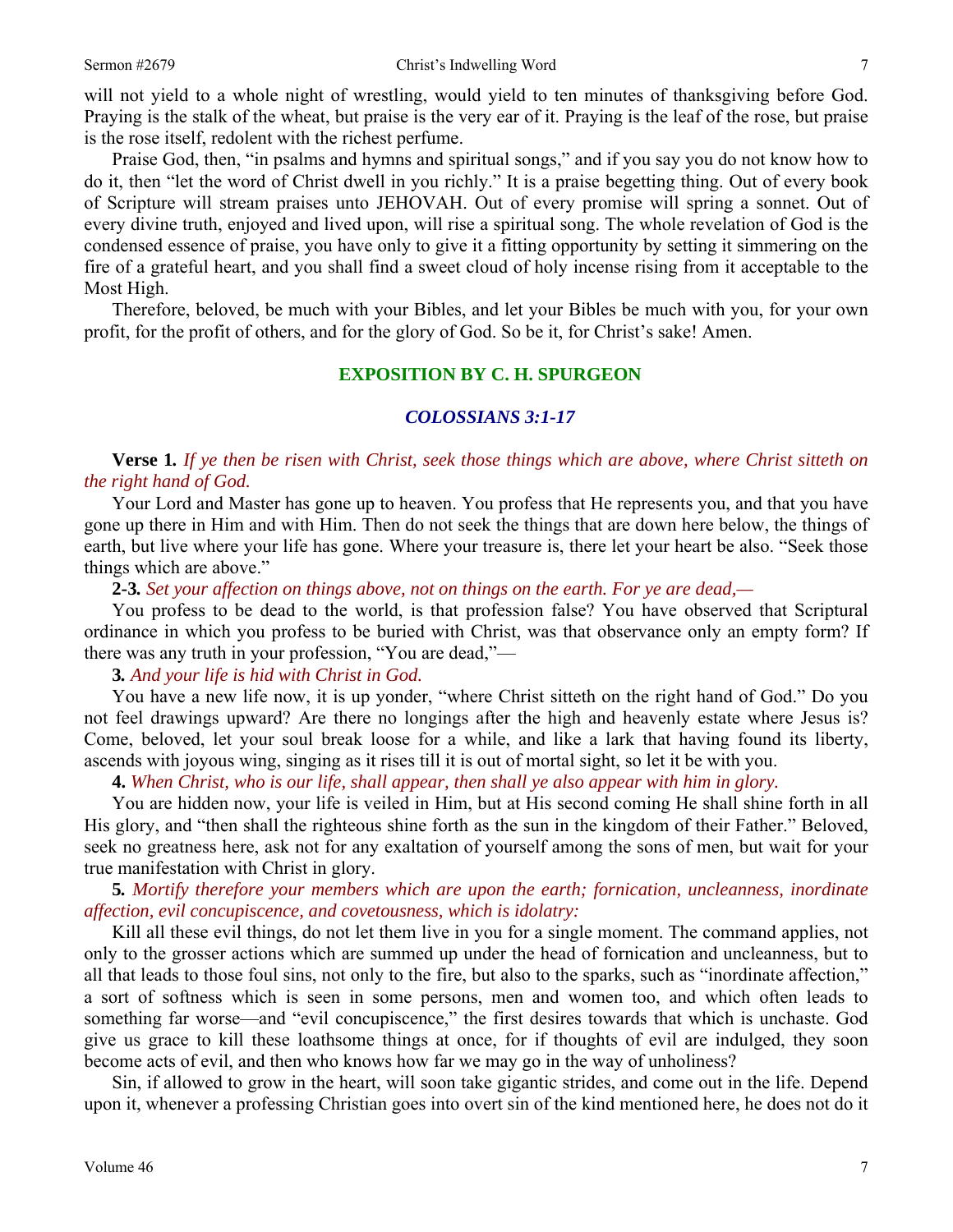all of a sudden. The evil has long been festering and fomenting within his heart, or it would not have manifested itself thus.

Oh! If he had only watched, and destroyed the thief ere he broke into the house, what a mercy it would have been! You notice that covetousness is put down with the most filthy sins, and it is described as idolatry. The desire to possess the goods that belong to others, the lust to get gain at any price, this is idolatry.

**6-7.** *For which things' sake the wrath of God cometh on the children of disobedience: in which ye also walked some time, when ye lived in them.* 

This was true of the Colossians, and it was true of almost all those to whom Paul wrote, for these gross evils were scarcely regarded as sins in his time, so polluted had the nations become. I hope that in the case of many now living, they have been preserved by Christian training from having walked even for a time in such sins.

**8***. But now ye also put off all these;—* 

Put them all off, like old clothes that are never to be worn again, "Put off all these;"—

**8.** *Anger,—* 

It is hard work for some to pull that garment off, for it fits them so tightly. This burning coat of wrath will not readily come off, but the apostle's command is, "Put it off! Put it off!" It does not become a Christian to be an angry man.

**8.** *Wrath, malice,—* 

Christ will not live in a heart that harbors malice.

**8.** *Blasphemy,—* 

Thank God that, if we ever wore that robe, we pulled it off long ago.

**8.** *Filthy communication out of your mouth.* 

All talking that is of a dubious character must go. Anything which savors of corruption and defilement must be put away from every Christian.

**9.** *Lie not one to another,—* 

In Paul's day, lying was thought to be a virtue unless the liar happened to be found out, in that case, it was considered wrong, but to lie through thick and thin, and to lie so dexterously as to deceive, was looked upon by an Oriental as an accomplishment of which he might be proud. So the apostle might well write, "Lie not one to another,"—

**9-10.** *Seeing that ye have put off the old man with his deeds; and have put on the new man, which is renewed in knowledge after the image of him that created him:* 

There is nothing false or untrue in God. God is true, and in Him is no falsehood at all, and if you and I have really been renewed, as we profess to have been, we shall hate the very semblance of a lie, and our word will be as good as our bond.

**11.** *Where there is neither Greek nor Jew, circumcision nor uncircumcision, Barbarian, Scythian, bond nor free: but Christ is all, and in all.* 

Whenever you hear certain very wise brethren say, "Such and such a promise in the Bible is for Israel, not for the Gentiles," do not be misled in the least by their assertion, but just quote this text to them, "There is neither Greek nor Jew, circumcision nor uncircumcision, Barbarian, Scythian, bond nor free: but Christ is all, and in all." These distinctions all vanish when once we come to Christ, we are one in Him, and every promise to believers is good to all who are in Christ Jesus, for "Christ is all, and in all."

**12.** *Put on therefore, as the elect of God, holy and beloved, bowels of mercies, kindness,—* 

Be ready to feel for others, be very considerate of their needs. Look at others as if they were your kith and kin, if you and they are in Christ, they are indeed your kin, so put on kinned-ness, or "kindness,"—

**12.** *Humbleness of mind,—*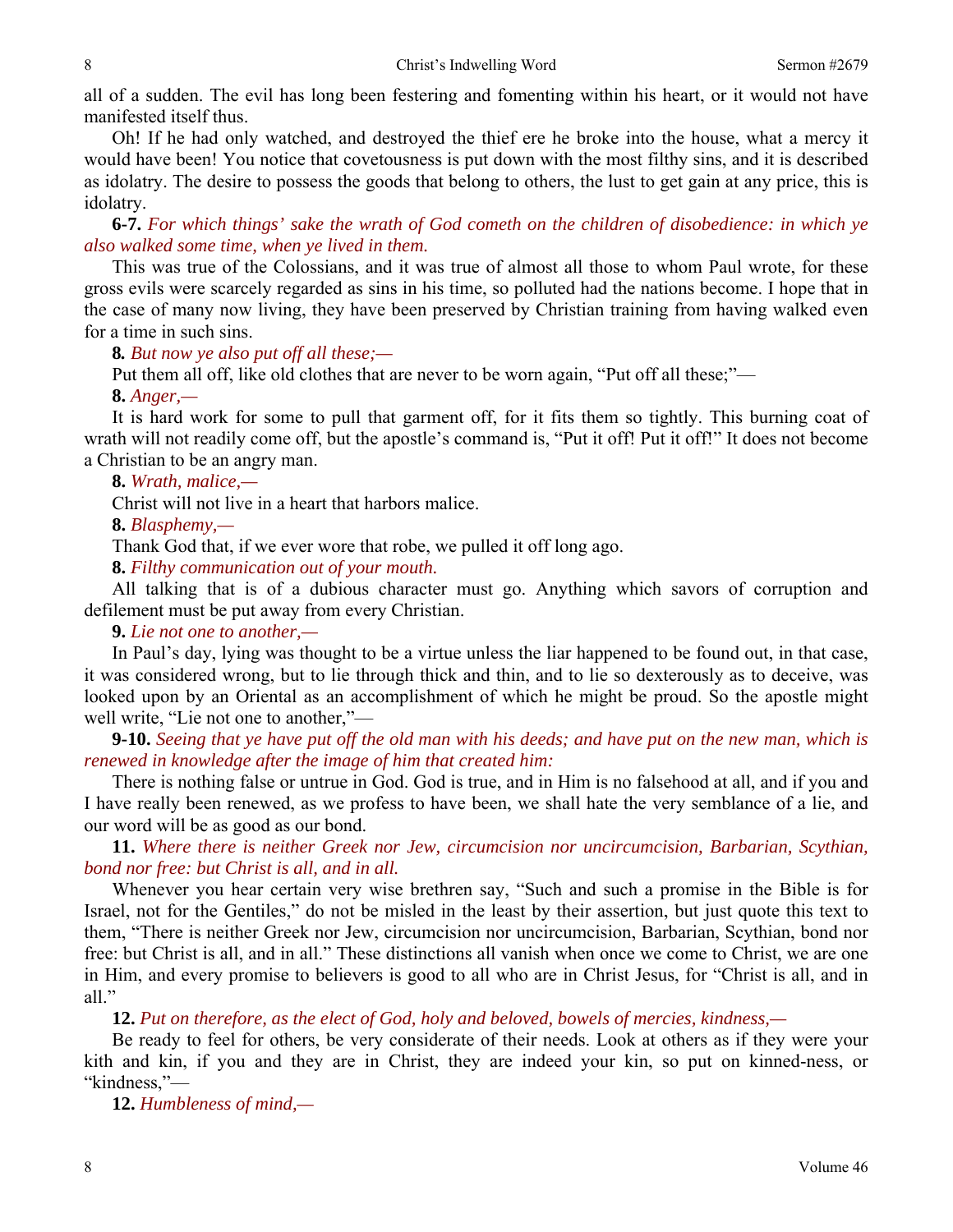Do not try to be a big man. He who thinks himself big has not yet learned the true spirit of Christianity. Especially towards those who are sorrowful and sad, be full of pity, be kind, be humble.

### **12***. Meekness,—*

If others try to provoke you, do not be provoked by them, but be gentle and meek.

*12. Longsuffering;* 

Continue to put up with others, remembering the Lord's longsuffering with you.

**13.** *Forbearing one another, and forgiving one another, if any man has a quarrel against any: even as Christ forgave you, so also do ye.* 

Hear this, beloved, I pray you, especially those of you who have hot tempers, and have fallen out with one another. "Let not the sun go down upon your wrath." Remember how much Christ has forgiven you, and show a forbearing and forgiving spirit to others.

**14.** *And above all these things put on charity,—* 

Or rather, "love,"—

**14.** *Which is the bond of perfectness.* 

The perfect bond, the girdle that goes round, and keeps every other garment of virtue in its place. **15.** *And let the peace of God rule in your hearts, to the which also ye are called in one body;* 

Do not fall out with one another. You are called to peace, for you are called in one body. Does one hand in the body fight with the other hand? Does the foot contend with the eye? Of course not, for they are in one body. So are you in one body with all your fellow Christians, therefore lay aside all strife.

I deeply deplore when I see Christians—and especially eminent Christians—contending with one another about minor matters of small account. Surely, almost anything ought to be borne before there should be public strife among members of the one body. God grant that such a state of things may speedily come to an end wherever it has existed! We have enough to do to "earnestly contend for the faith which was once delivered unto the saints," without contending for our own dignity or honor.

#### **15.** *And be ye thankful.*

That is a nice little text, "Be ye thankful." When you are grumbling at your plain food, put this as a sandwich between your bread and butter, "Be ye thankful." When you are complaining of the East wind, just try if you cannot spell this little sentence, "Be ye thankful." When you are murmuring about those sharp pains and that long sickness, this is the kind of tune for the little bird to whistle at your window, "Be ye thankful." We have all much for which we ought to be thankful, however sad we may think our lot to be. Look on the bright side, rejoice in God, "Be ye thankful."

**16-17.** *Let the word of Christ dwell in you richly in all wisdom; teaching and admonishing one another in psalms and hymns and spiritual songs, singing with grace in your hearts to the Lord. And whatsoever ye do in word or deed, do all in the name of the Lord Jesus, giving thanks to God and the Father by him.* 

Do not draw any line of demarcation and say, "So far is secular, and so far is religious." Let your whole life be religious, and if there is anything proposed to you, in which you cannot glorify God, do not touch it. "Whatsoever ye do in word or deed, do all in the name of the Lord Jesus, giving thanks to God and the Father by Him."

If any of you go to the theater, can you go there in the name of the Lord Jesus? Why, you would not dare to cross the threshold with such blasphemy in your soul! And when you go to any place of doubtful amusement, can you go there giving thanks to God and the Father by Jesus Christ? Can you thank the Lord that you are permitted to go, and pray for divine blessing when you go, and when you come away?

A lady once said to a Christian minister, "The pleasures of going to the play are very great, there is the pleasure of thinking of it beforehand, the enjoyment of it at the time, and then the pleasure of thinking of it afterwards." "Yes, madam," said the good man, "and there is one other pleasure which you seem to have forgotten, that is the pleasure of thinking of it on your dying bed, I would like you to remember that."